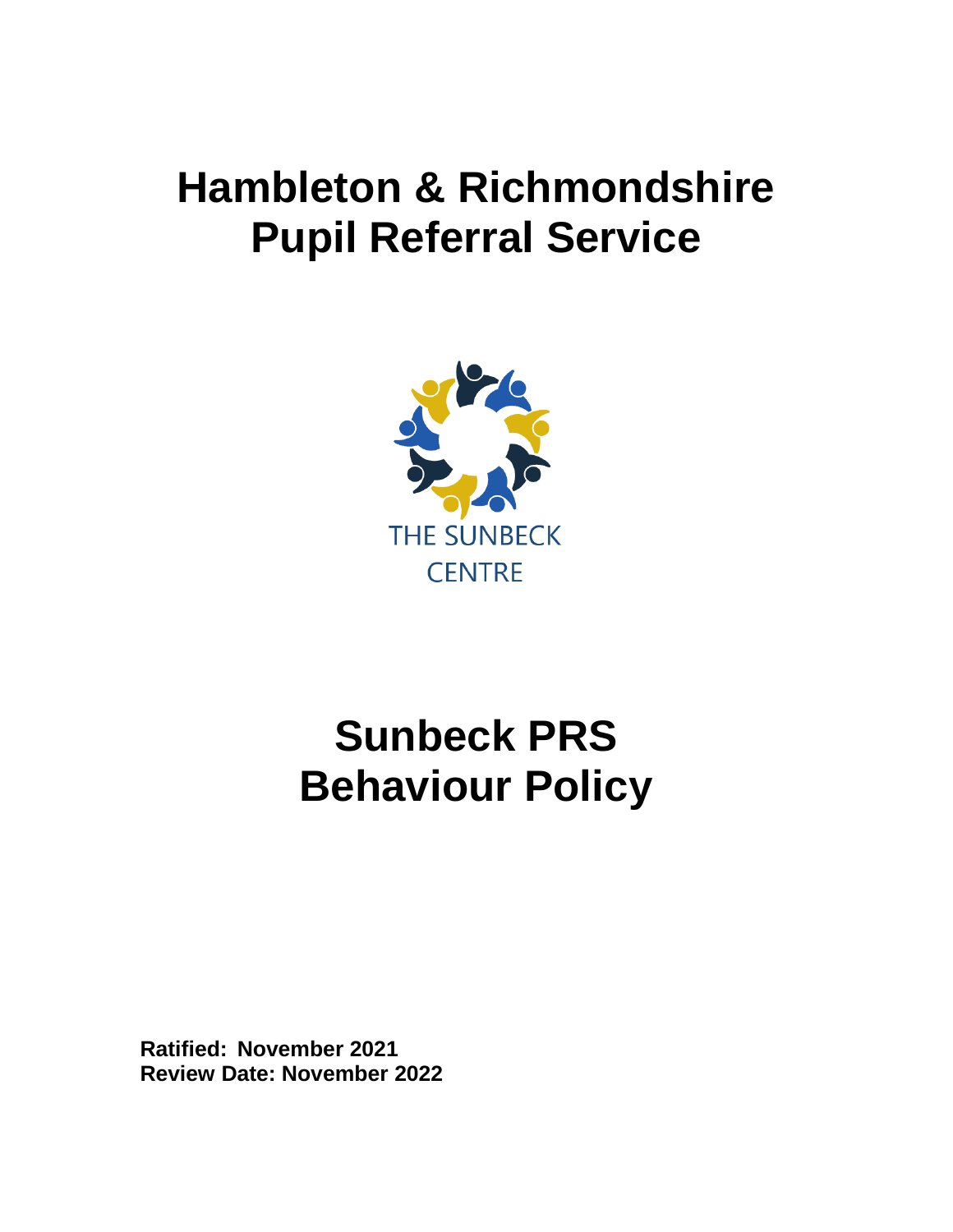## **The Hambleton & Richmondshire Pupil Referral Service mission statement**

The aims of the service are:

- To work in partnership with local mainstream schools at secondary phase to prevent permanent exclusion
- To work in partnership with other support agencies e.g. CAMHS, social care, early help.
- To prepare students for and support them through reintegration (to either mainstream or special school) following a permanent exclusion
- In the case of students in Key Stage 4 who cannot return to mainstream school, work to gain qualifications, access work experience placements and the successful transition of students from Year 11 to either continued full-time education at Key Stage 5, work based training or employment

As we continually strive to provide a safe, healthy, happy and stimulating environment for learning, we endeavour to:

- Improve attendance
- Improve behaviour, where necessary, and maintain good behaviour
- Build confidence and self-esteem
- Develop self-awareness
- Develop the skills to work with people in different contexts
- Provide a personalised curriculum for each student according to their needs
- Consider the holistic needs of each student in our planning

#### **Behavioural aims**

The staff across the service will expect all students to behave in a manner which will ensure that their transition either back to mainstream or special education or to post 16 education, training or employment is successful and enable them to achieve their best in all areas of the curriculum.

This will be achieved by:

- A clear, explicit structured day reinforced by routines
- A clear system of consistent rewards and consequences
- Consistent expectations from all staff
- The development of a good, trusting relationship with staff (all students will have a key worker)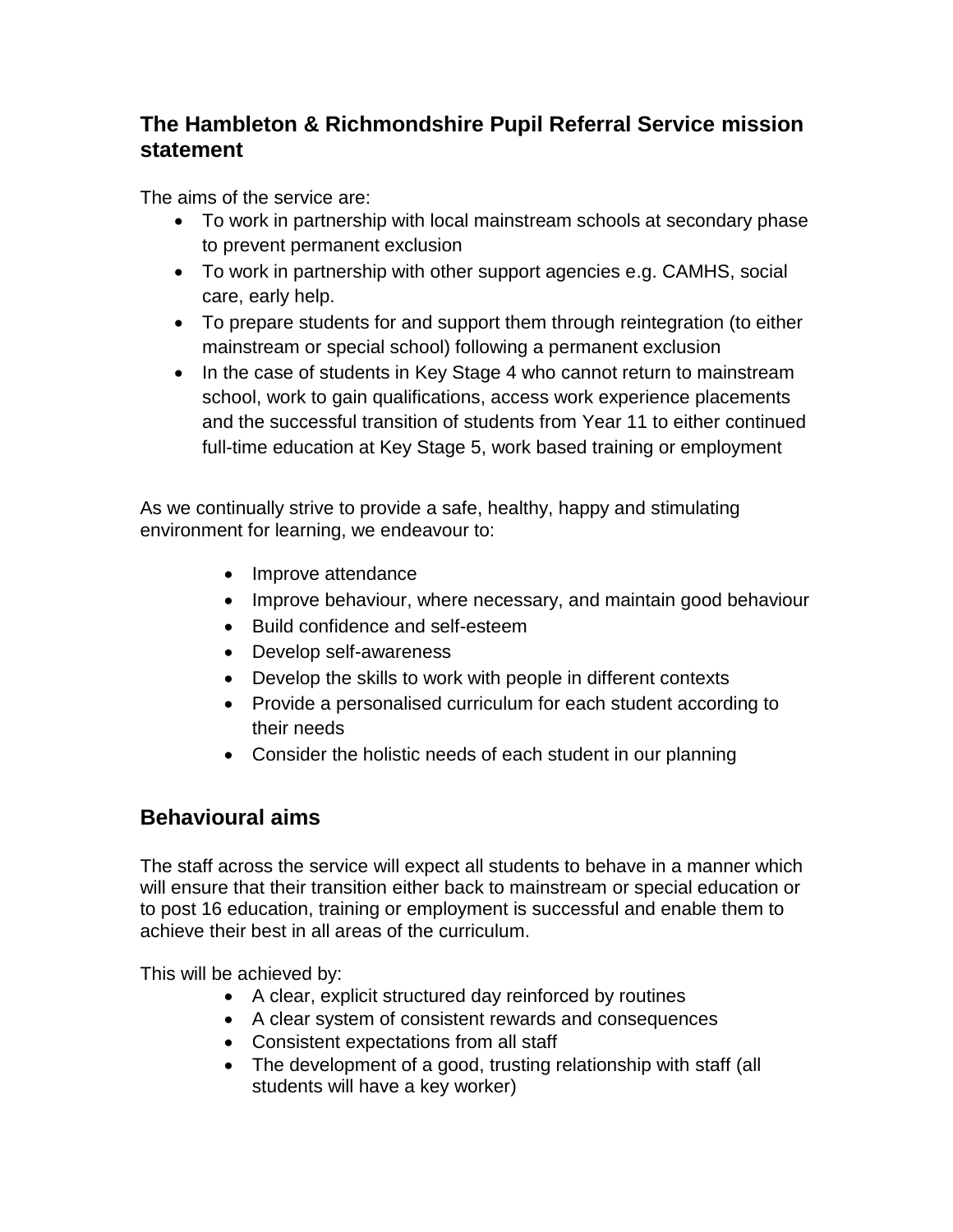- Access to an appropriate broad and balanced curriculum which is personalised, including vocational opportunities where appropriate
- Raising self-esteem and confidence
- Developing a good, working relationship with parents/carers
- Developing a good working relationship with other agencies working with the student
- Staff offering a good role model of co-operative and positive behavior and by encouraging students:
- To behave in a socially acceptable manner in all situations
- To behave respectfully towards all with whom they come into contact
- To acknowledge the rights and responsibilities of others as well as their own
- To reflect on and better understand their own and others' behaviour
- To manage their own emotions

## **Equal Opportunities**

In accordance with North Yorkshire County Council policy, staff from The Hambleton & Richmondshire Pupil Referral Service believe that all children, irrespective of class, ethnicity, religion or belief, gender, sexual orientation or special educational needs should have equal access to all areas of the curriculum offered. Our school's policy should take account and make use of the cultural diversity within our school and we aim to develop the potential of all our young people, including those with additional learning difficulties by:

- Addressing their social, emotional, behavioural management and mental health needs
- Targeting their areas of academic difficulties
- Helping them to have more confidence in themselves
- Developing their self-esteem
- Ensuring any students with limited mobility have access to and within the building
- Focusing upon the specific needs of the smaller number of specific groups who may be on the roll at the Centre

#### **Student Histories**

The students that attend The Hambleton & Richmondshire Pupil Referral Service are either:

- Permanently excluded from mainstream school
- On an intervention package from a mainstream school
- Awaiting a school place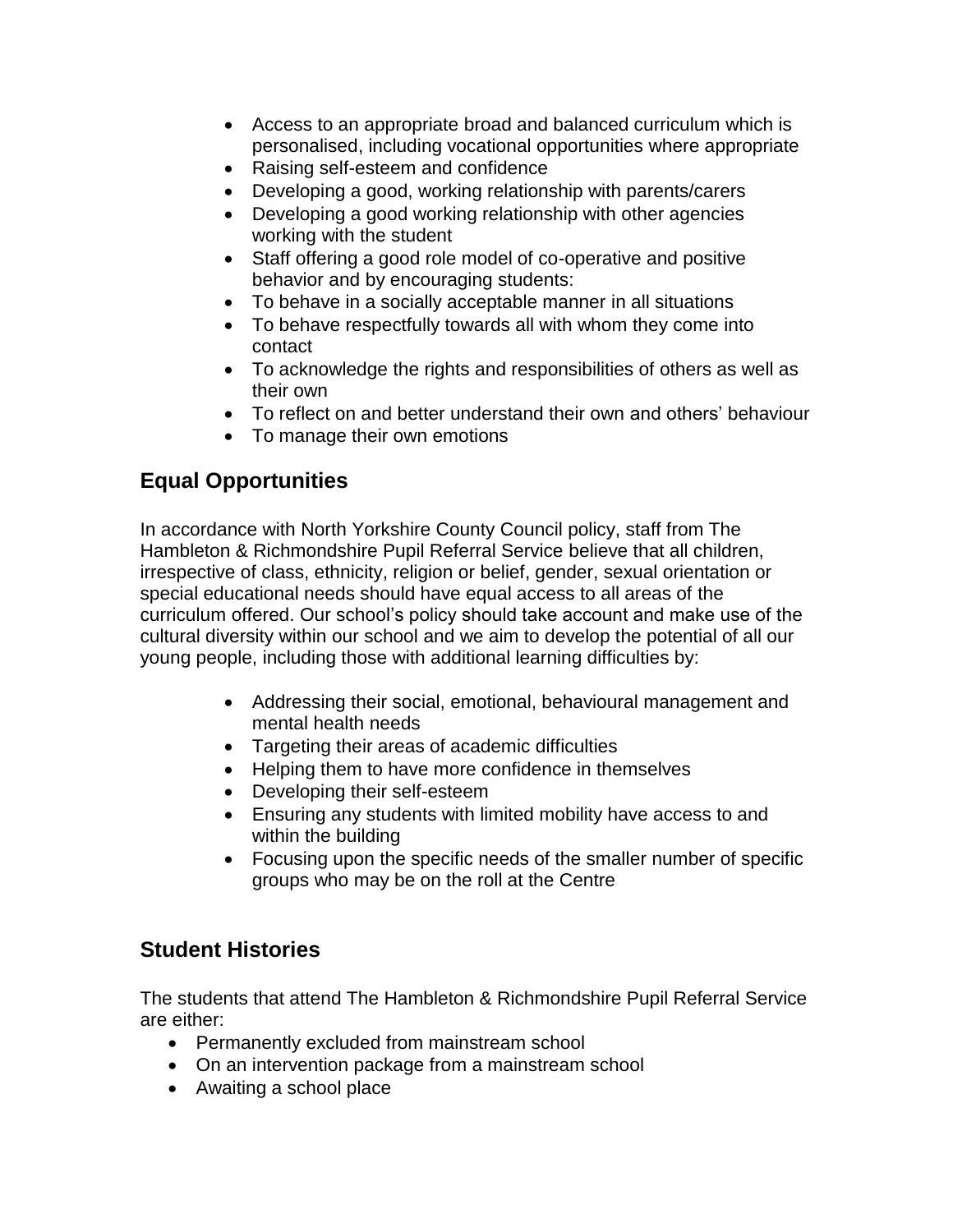In many cases, the students' self-esteem and confidence as positive learners will have been damaged. This requires sensitive and skillful handling in order to prepare the students to reintegrate back into a mainstream placement or whatever setting is deemed appropriate. We aim to provide an appropriate setting to promote this and develop resilience in our learners.

## **Expectations**

Staff have been trained in the Pivotal Approach to behaviour management. This is based on the five pillars of Pivotal practice:

- Consistent
- Calm adult behaviour
- First attention to best conduct
- Relentless routines
- Scripting difficult interventions and restorative conversations

Staff also use the Thrive Approach in conjunction with the above to address student behaviour through:

- Attunement
- Validation
- Containment
- Regulation

Both Pivotal and Thrive support the practice of understanding behaviour as a communication tool. Staff receive training in understanding this concept and work with students to better understand their emotional development and to develop resilience.

In order to provide consistency throughout the PRS, community expectations are discussed, developed and agreed by staff. At the beginning of each new term /week and sometimes session, the expectations are re-affirmed with the students and reinforcement of the expectations is applied each day. Expectations are clearly displayed in each classroom and in the individual target book for each student. References are routinely made to the displayed expectations. Throughout the day, expectations are regularly discussed with students as part of all lessons.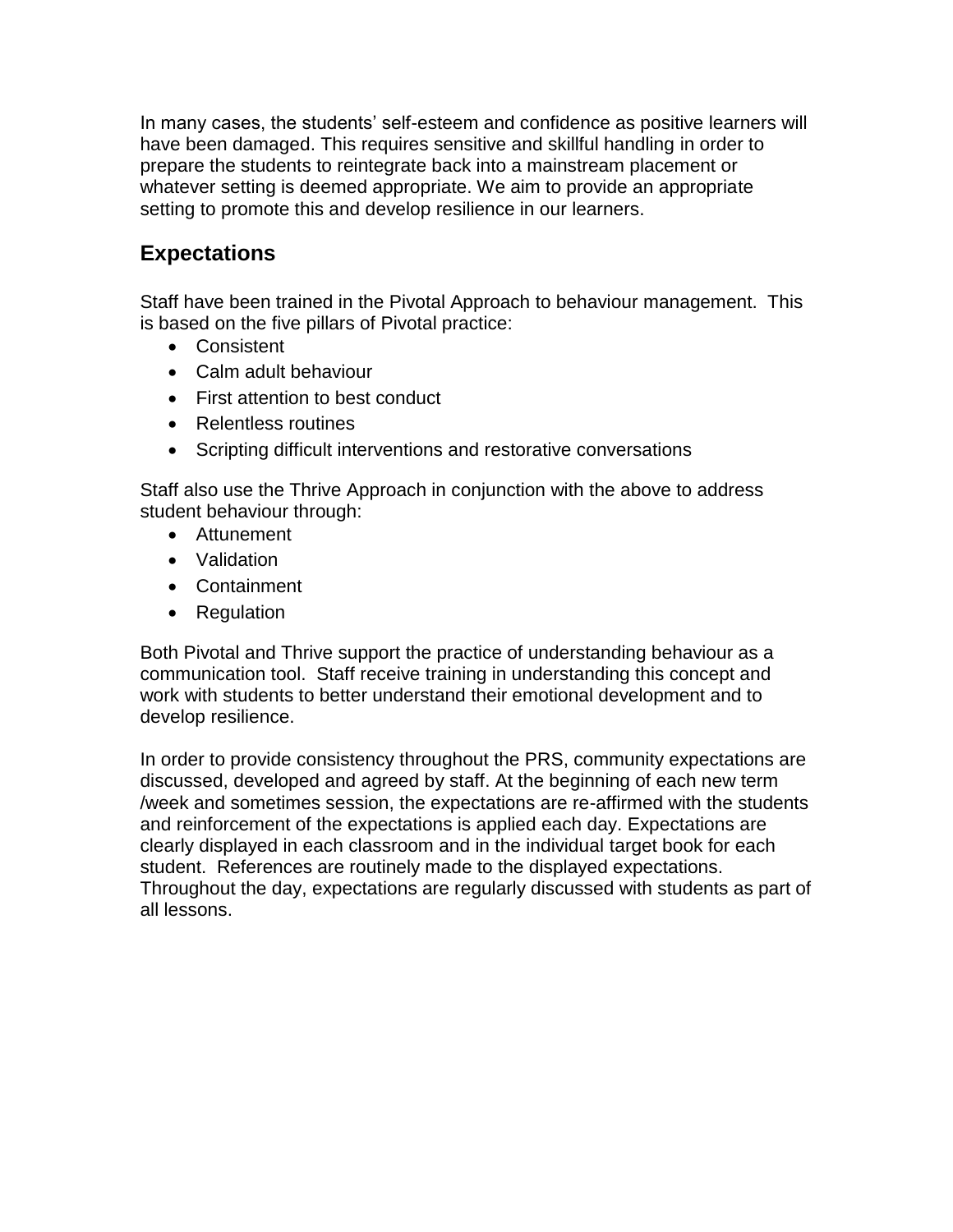#### **Community expectations**

Our community expectations within the classroom relate to both behaviour and learning. Our expectations of all our students are as follow:

**P**ride **R**espect **S**afety

In practice, what this means is students are expected to:

- **Pride** Show pride through your work, uniform and behaviour, both in and out of the building.
- **Respect** Be respectful to staff by being polite and ensuring your language is appropriate. Be respectful to other young people by allowing them to work undisturbed. Be respectful to the building and the learning environment.
- **Safety** Follow instructions, remain in your lesson and engage with learning tasks. Move around the building in a safe way.

#### **Monitoring learning and behaviour**

Students will receive lesson points for each of the above community expectations, as well as 1 personal targets.

Students will receive points per lesson as follows:

- 2 points = expectation/target achieved
- 1 point = expectation/target partly achieved
- 0 points = expectation/target not achieved

Students can earn up to 8 points per lesson and up to 200 points per week.

#### **Rewards**

Students will receive positive praise: phone call home, post card home and bespoke reward experiences or vouchers.

There is the opportunity to receive 'bonus points' for going 'above and beyond' expectations (for example: helping clear up at the end of break, supporting other students in lessons etc).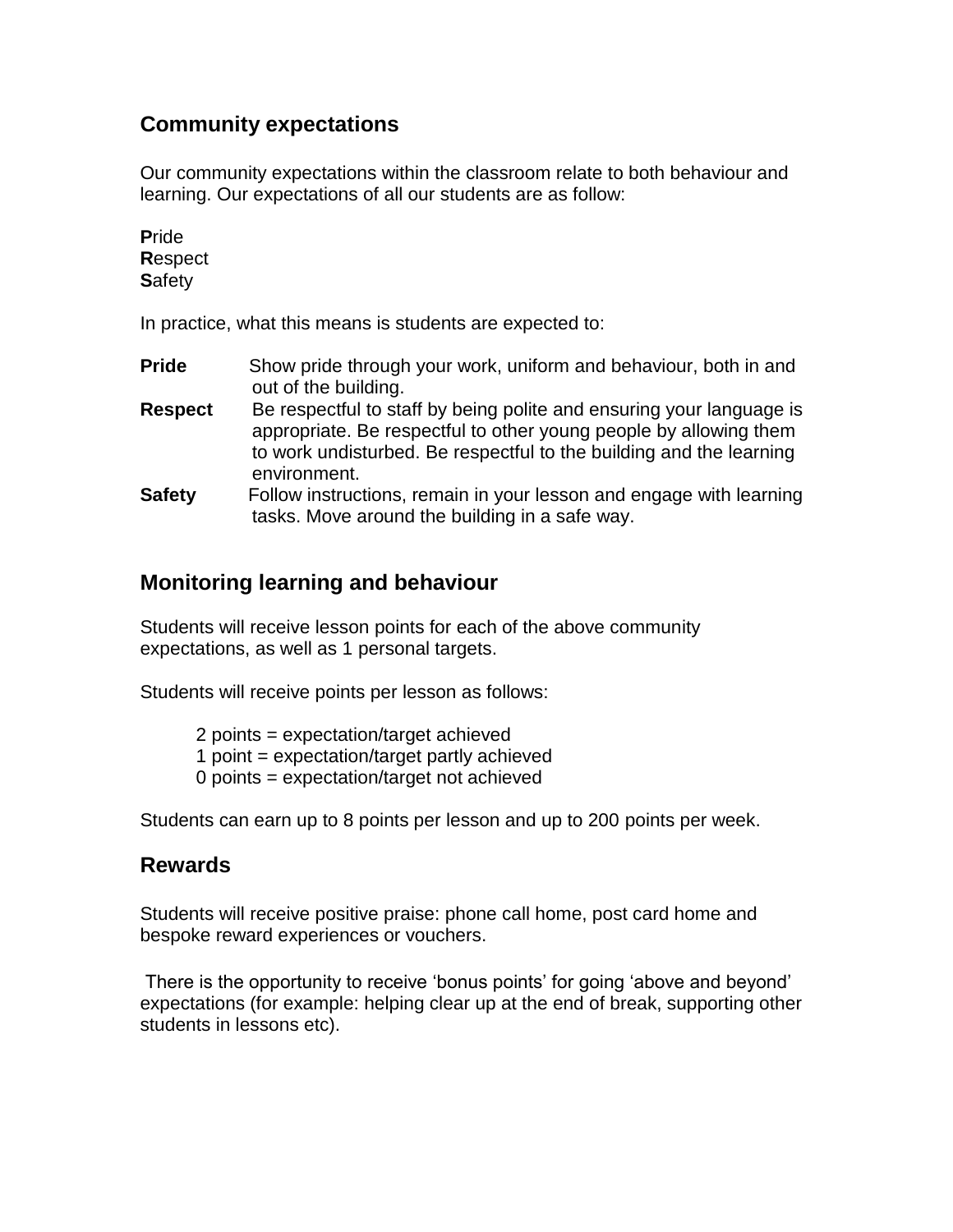#### **Consequences**

Consequences are used in conjunction with the system of rewards. The most important strategy through which the aims of the service are achieved is the full and proper recognition of achievement – both behavioural and academic.

However, it is recognised that, at times, a consequence may be necessary. Consequences will be given for repeatedly not meeting the community expectations. Consequences need to be logical and relevant to the expectation. For example, damaging property will involve repairing the damage or payment for it. Restorative conversations would be a logical consequence for confrontation. Refusal to work in a lesson may involve staying later to complete the work. All our students present with different needs. Consistency is achieved through addressing the behaviour. Staff support students to be accountable for their behaviour and work with them to address issues.

#### **Ultimate consequence**

At times, if necessary, the behaviour of students may warrant a fixed term suspension. However, at The Hambleton & Richmondshire Pupil Referral Service, we aim to keep this response to a minimum, bearing in mind the previous histories of our students. Suspensions are kept as short as possible and may involve a review of the individual's timetable and the support required.

#### **Examples of strategies used at The Hambleton & Richmondshire Pupil Referral Service:**

At The Hambleton & Richmondshire Pupil Referral Service, we focus primarily upon intervention, de-escalation and upon giving individual students the necessary skills to self–manage in their current educational setting, in their new mainstream/special school once reintegrated, at any external providers they might access whilst at The HRPRS, and in their post 16 placement if they remain with us until the end of Y11. Strategies are devised on an individual or collective need. The communication of strategies and dissemination of good practice are key issues when working with students with challenging behaviours and the daily debrief and weekly staff meetings usually provide the forum for this.

Examples of strategies used at The Hambleton & Richmondshire Pupil Referral Service :

- The consistent application of the service's points system in relation to expectations
- Challenge unsafe and harmful behaviour with a calm, firm approach
- The visual system (displaying the expectations in key areas)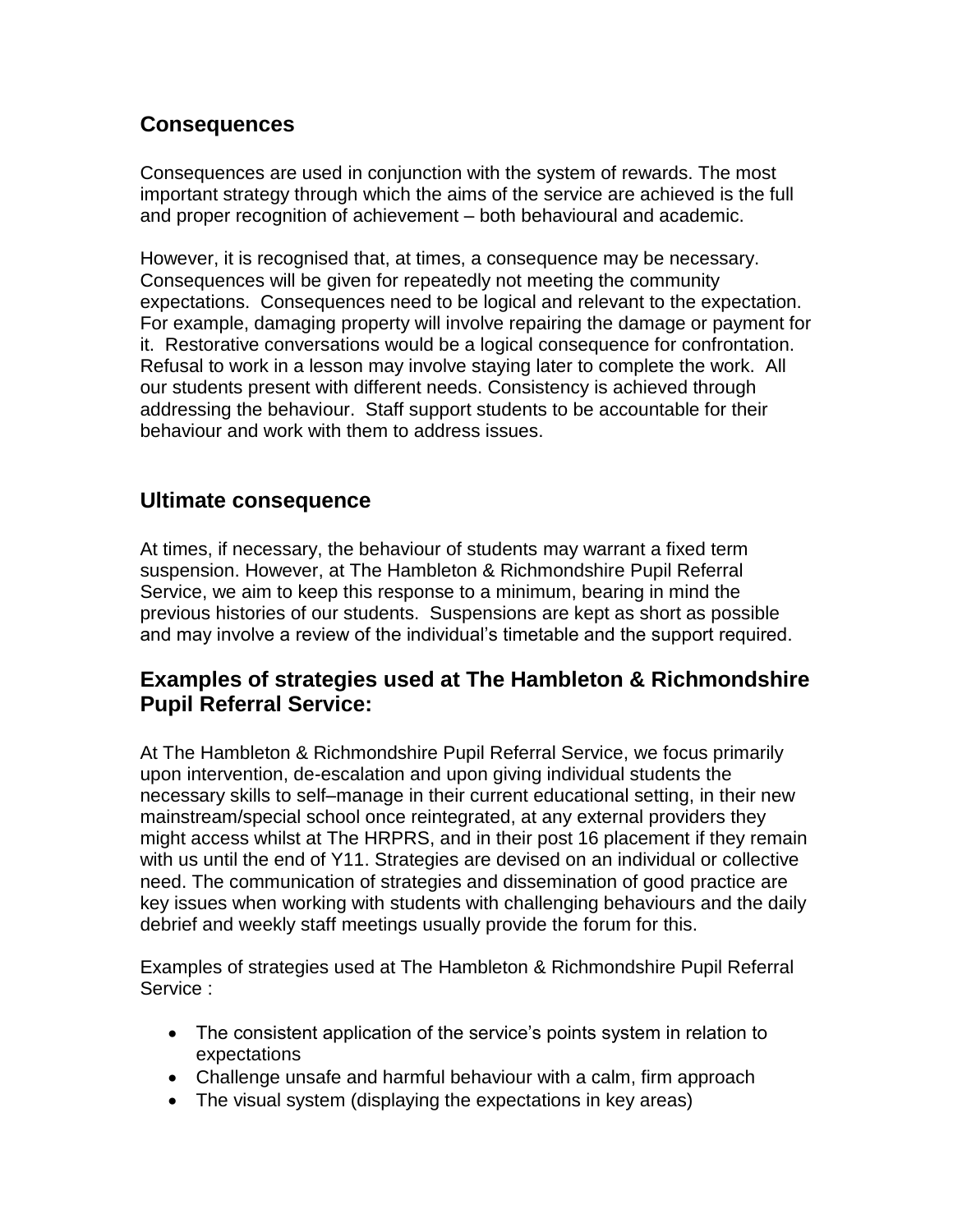- Distraction and humour
- Using students as role models for their peers
- Tactical ignoring of behaviour, when appropriate
- The use of 'take up time' time given to a student in order for them to modify their behaviour.
- Choices given to the student and also the fact that they are choosing the resulting reward/consequence based upon their choice of behaviour being clearly explained to them.
- Contacting parents/carers to discuss the student's behaviour
- Refer to the appropriate section of this policy
- Restorative practice approaches.
- Formal meetings between students and the Head Teacher/Deputy Head
- 1:1 sessions with key workers
- Formal meetings with parents/carers and the student

This is not an exhaustive list of strategies used by staff, but an example of the many varied ways that staff attempt to meet the needs of our students.

#### **Responsibilities of The Hambleton & Richmondshire Pupil Referral Service staff team**

We, as PRS staff, are aware of the fact that we are role models for our students. As such, we aim to:

- Model respect for each other and for our students
- Support our colleagues in dealing with challenging situations
- Use the Thrive approach of vital relationship functions (attune, validate, contain, calm and soothe)
- Use the Pivotal Approach to behaviour management

#### **Responsibilities of parents/carers**

- work in partnership with staff to ensure good behaviour
- inform staff of any concerns
- respond to concerns raised by members of staff
- ensure students come to school in uniform and prepared to work

#### **Certainty, predictability and security**

Students who have had a disruptive and fragmented school experience will usually need to feel secure and safe in order to learn and behave positively. They will need to feel that they are being managed effectively. This requires a school day which is structured around routines and predictable changes, both in the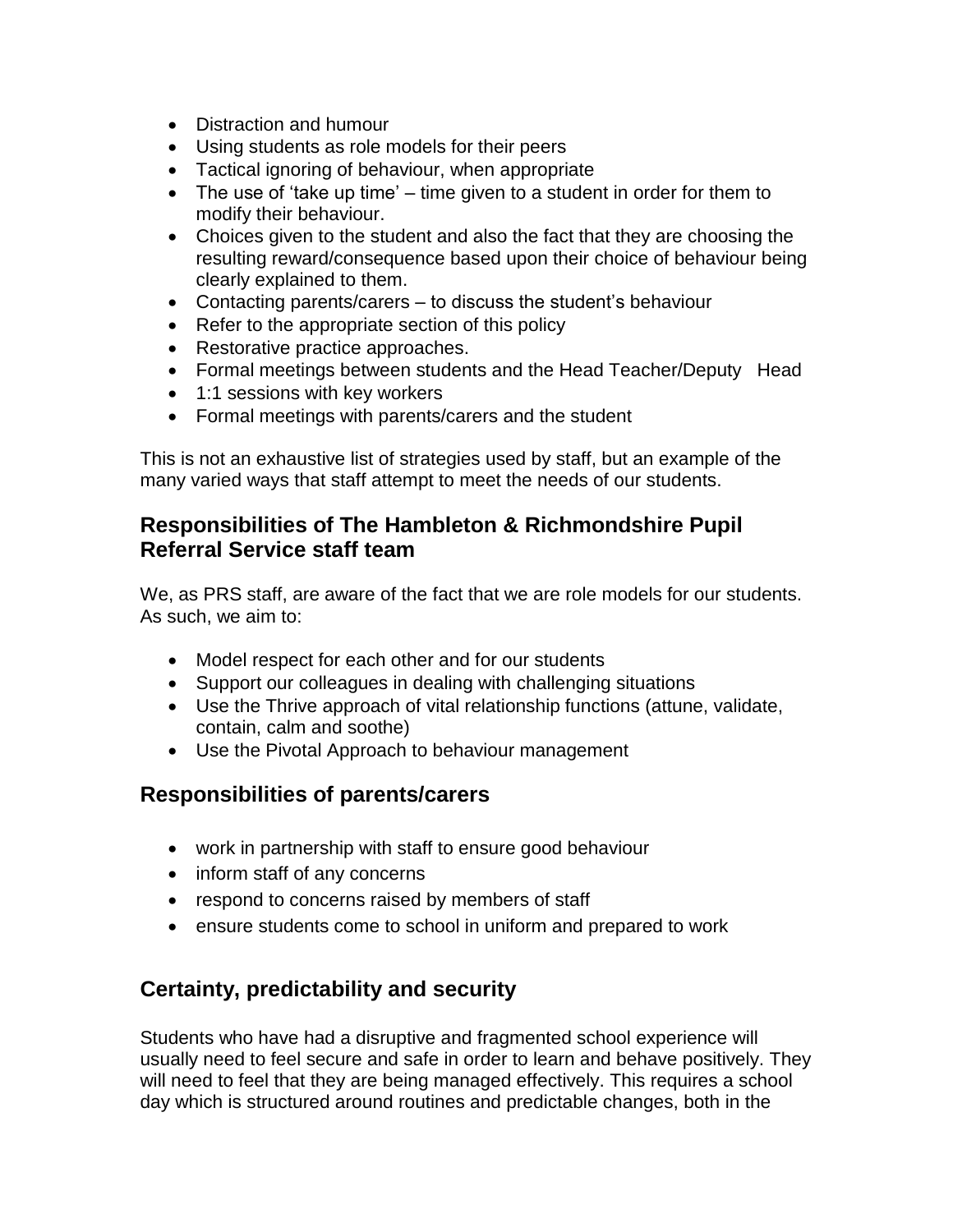management of the service as a whole, as well as the delivery of the curriculum. Also essential is the need for consistency from all staff in response to a variety of situations leading to a system of rewards and consequences.

We recognise that all of our students need to experience a certain amount of change in order to cope better when accessing external provisions or once they have left the service, and with the changes they experience in other aspects of their lives. Therefore, changes are planned for in the curriculum and daily routines, in order to give students varied and safe experiences.

## **Links with parents and carers**

We aim to foster mutually supportive relationships with our students' parents and carers. This is important because:

- Many parents/carers' past experiences with schools may well have been difficult
- Good working relationships with parents/carers is a key factor in raising self-esteem and we endeavour to be welcoming to parents/carers in order to achieve our aim of co-operating with parents/carers
- We have a duty to keep parents/carers informed of their child's progress

We endeavour to do this by:

- Regular meetings
- Termly reporting to parents/carers
- Regular phone calls to and from home
- Letters and notes and postcards home
- Home-school agreements a 'contract' for new admissions to record the expectations and responsibilities of both the service and home
- Having parent/carer representation on the Management Committee
- Encouraging parents/carers to drop in on a regular basis or to see tutors or members of the SLT
- Encouraging and supporting parents/carers to assume a more positive relationship with their child.
- Offering informal support and advice in regard to the successful management of their young person at home.
- Information is posted on our website and Facebook page
- Work effectively as part of a multi-agency team when appropriate

#### **Use of physical intervention**

As a last resort, it is occasionally necessary to use physical intervention to keep children and adults safe. The staff are trained in de-escalation to ensure that physical intervention is rarely required. Training is provided by Team Teach and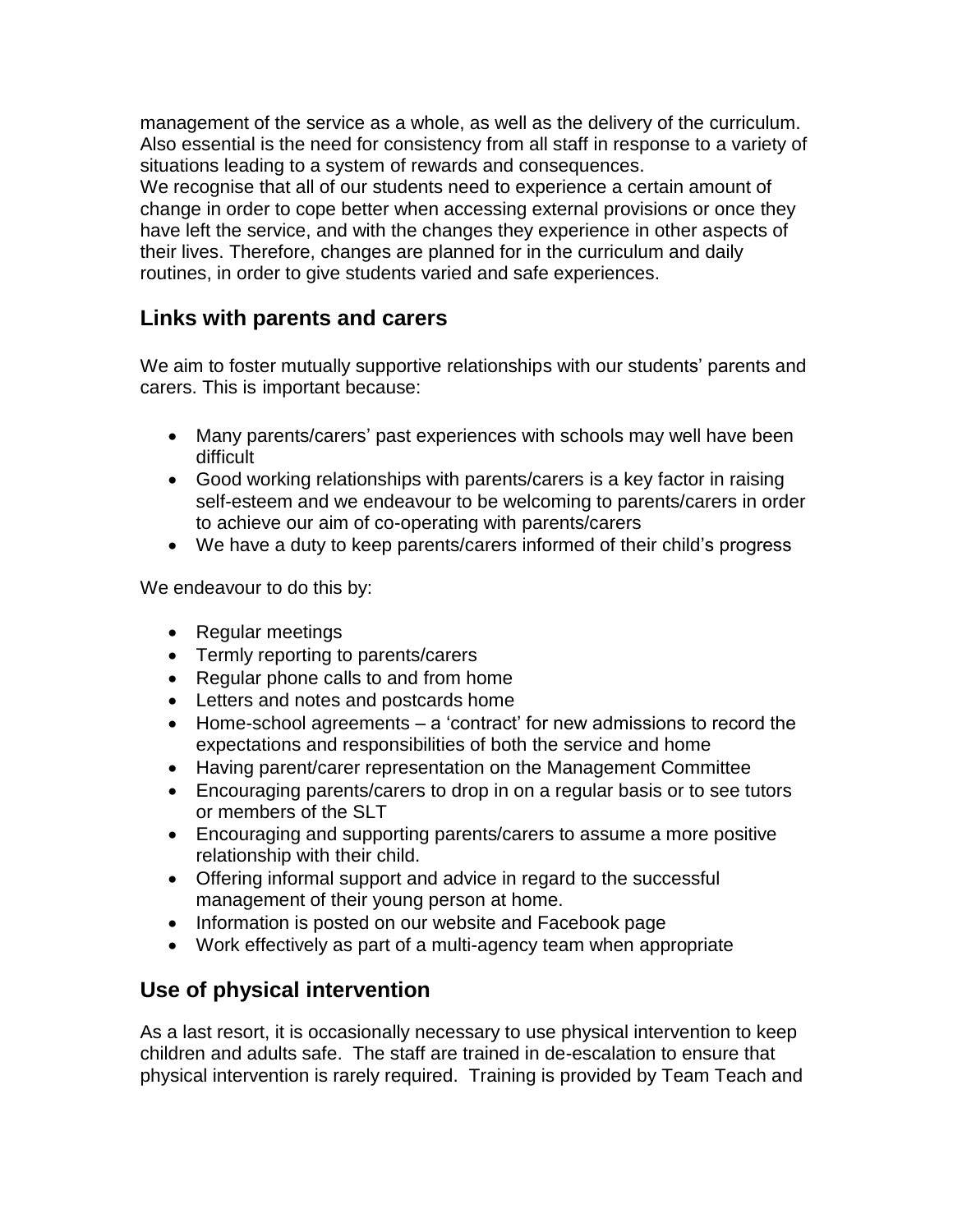covers aspects of safeguarding as well as how to physically intervene safely if needed.

There are 3 situations where physical intervention may be required:

- $\bullet$  If a child is physically harming themselves
- If a child is harming or attempting to harm another child or adult
- If a child is damaging or attempting to damage property and/or the learning environment.

This element of the behavior policy is included in our Induction meetings prior to a placement commencing.

#### **Zero-tolerance approach to sexual harassment and sexual violence**

The school will ensure that all incidents of sexual harassment and/or violence are met with a suitable response, and never ignored.

Pupils are encouraged to report anything that makes them uncomfortable, no matter how 'small' they feel it might be.

The school's response will be:

- Proportionate
- Considered
- Supportive
- Decided on a case-by-case basis

Sanctions within school for sexual harassment and violence may include:

- Removal for 1:1 teaching
- Restorative conversation
- Meeting with parent or carer
- Challenge and advice from Key Tutor
- Suspension
- Educated off site
- Meeting with Police Liaison Officer

The school has procedures in place to respond to any allegations or concerns regarding a child's safety or wellbeing. These include clear processes for:

Responding to a report and carrying out risk assessments, where appropriate, to help determine whether to:

• Manage the incident internally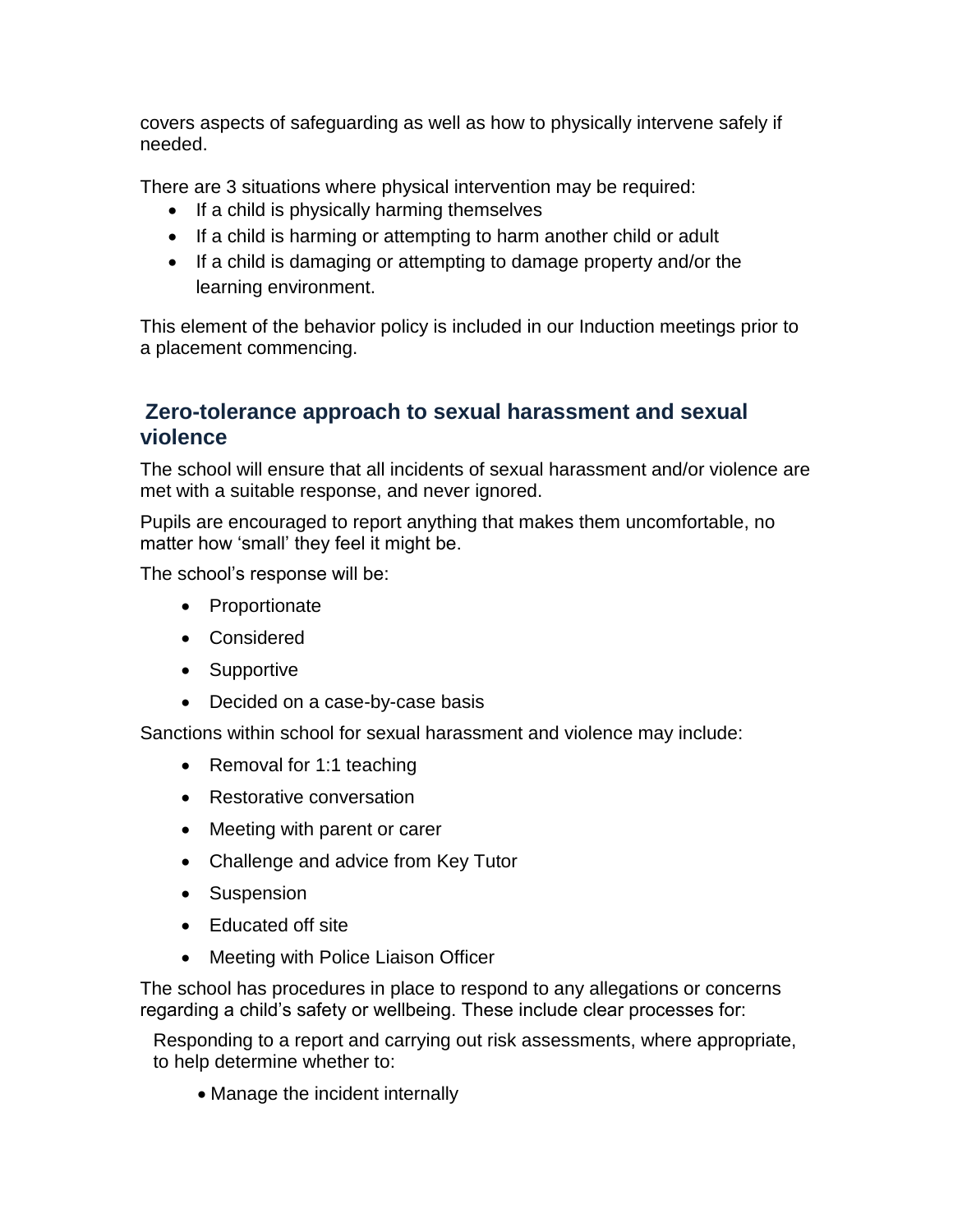- Refer to early help
- Refer to children's social care
- Report to the police

#### **Malicious allegations**

Where a pupil makes an allegation against a member of staff and that allegation is shown to have been deliberately invented or malicious, the school will discipline the pupil in accordance with this policy.

Where a pupil makes an allegation of sexual violence or sexual harassment against another pupil and that allegation is shown to have been deliberately invented or malicious, the school will discipline the pupil in accordance with this policy.

In all cases where an allegation is determined to be unsubstantiated, unfounded, false or malicious, the school (in collaboration with the local authority designated officer, where relevant) will consider whether the pupil who made the allegation is in need of help, or the allegation may have been a cry for help. If so, a referral to children's social care may be appropriate.

The school will also consider the pastoral needs of staff and pupils accused of misconduct.

## **Evaluation of policy**

This policy will be considered to be working successfully if:

- Young people feel happy, confident and safe in the PRS
- There is a calm working atmosphere in the classrooms
- Young people conduct themselves around the PRS in an orderly manner
- Parents/carers are aware and confident in how the PRS operates the Behaviour Policy
- Students are making good progress in relation to our assessments of their individual needs.
- Students make the successful transition to mainstream/special schools, external providers and post 16 education, employment or training
- There is a low incidence of fixed term suspension.

## **Policy to be reviewed September 2022**